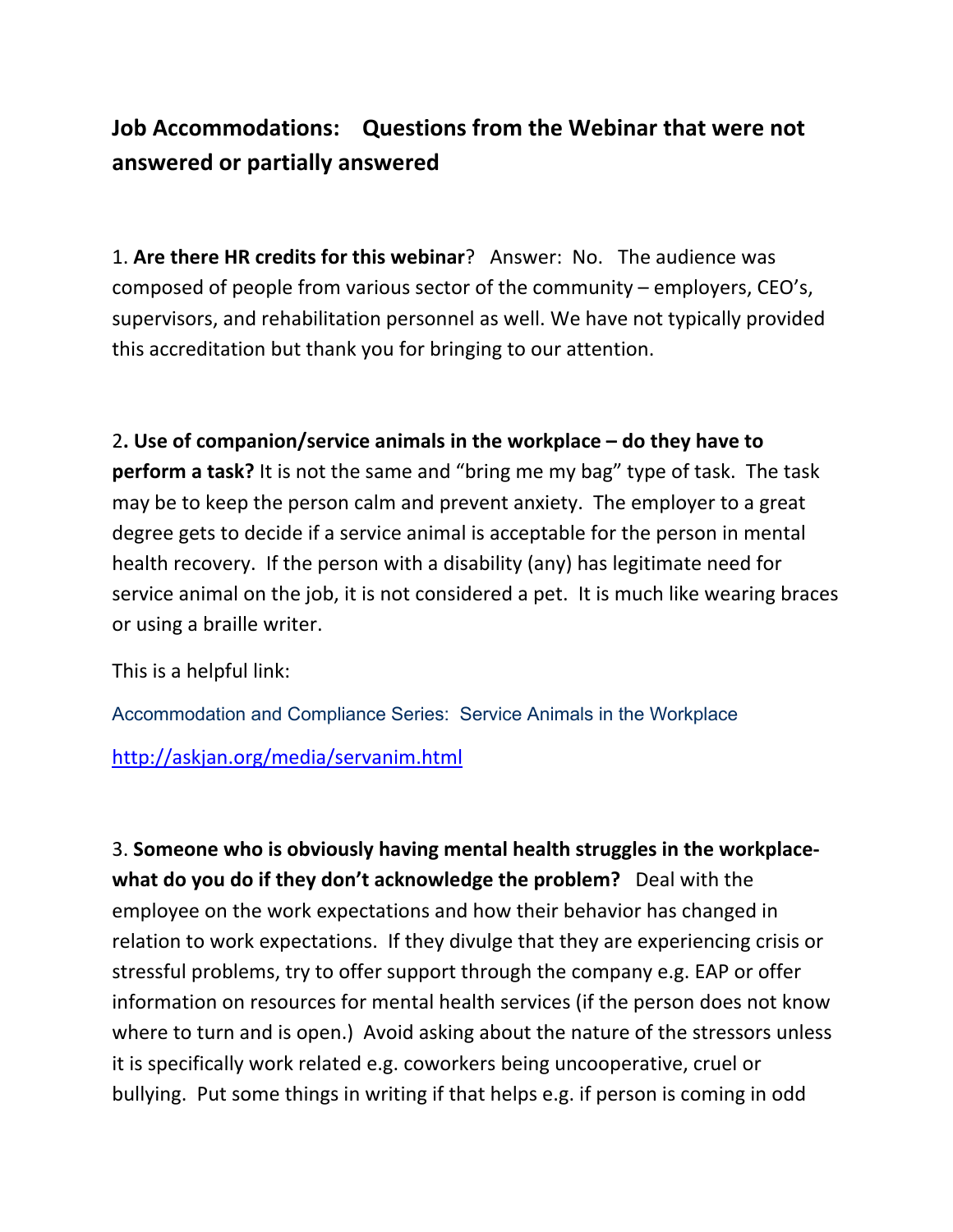hours, have them write up their schedule and post it where you can see it. If there are behaviors that are not usually acceptable in the work place, they need to be addressed in the same way and any other employee – following your own disciplinary action procedures.

The employer wants to be careful that they do not assume that a mental impairment/disability is present, so until they know for sure, they can ask the employee how they can assist them in doing the job. They can request medical documentation that states the employee is fit to do her job if there is evidence that she are unable to for performance or conduct reasons. And yes, the employer can always follow the disciplinary policies. Documentation of the situation is very important. The following link can help with that situation as well:

The ADA: Applying Performance and Conduct Standards to Employees with Disabilities at http://www.eeoc.gov/facts/performance-conduct.html

## 4. How do I recruit people to work as job coaches?

You can give the option of online or paper application to be inclusive; Use the career centers, the usual social media, Craig's list, your website; contact the agencies that are temp help recruiters to see if they can find someone even though not temp; contact the agencies that serve people with barriers to employment such as disabled, people receiving EADC benefits, long term unemployed etc. Put ads in college placement offices. Offer internships, informational interviews. Contact SSA's Employment Networks in your area. Use your own network and that of your coworkers to disseminate the ad for you. It's the same approach as doing job development only in reverse, you are the employer!

5. Does mental health impairment have to be mentally diagnosed in order for a **person to qualify for accommodations, i.e., if they display obvious symptoms with no formal diagnosis, would they qualify?** Informally the employer can